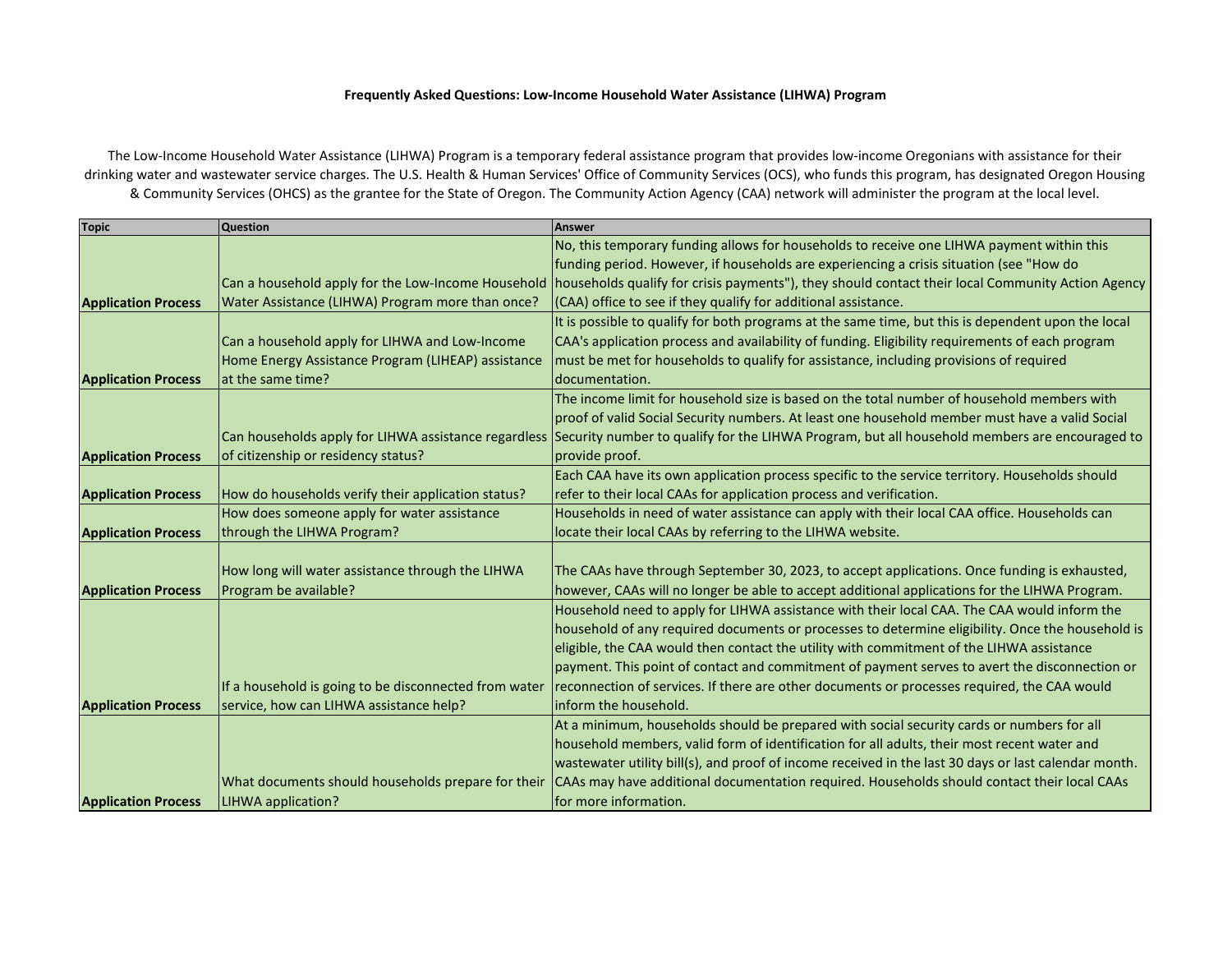|                            |                                                    | Oregon Housing and Community Services (OHCS) anticipates the LIHWA Program to be live                                                                  |
|----------------------------|----------------------------------------------------|--------------------------------------------------------------------------------------------------------------------------------------------------------|
|                            | When will water assistance through the LIHWA       | sometime in January 2022. As this is a new program, timelines may change and the start date may                                                        |
| <b>Application Process</b> | Program become available?                          | vary between CAAs.                                                                                                                                     |
|                            | Are households eligible for LIHWA assistance if:   | These households should apply with their local CAAs for LIHWA assistance. The CAA will require a                                                       |
|                            | 1) they have their own water and wastewater meter, | landlord authorization form (see "What is a landlord authorization") to access the utility account                                                     |
|                            | land                                               | and verify arrearages. An adult member of the household must be listed on the water and                                                                |
| <b>Eligibility</b>         | 2) they pay their landlord for services?           | wastewater bill(s).                                                                                                                                    |
|                            | Are households eligible for LIHWA assistance if:   |                                                                                                                                                        |
|                            | 1) they have their own water and wastewater meter, |                                                                                                                                                        |
|                            | land                                               | Yes, these households should apply with their local CAAs for LIHWA assistance. An adult member                                                         |
| <b>Eligibility</b>         | 2) they pay the utility directly for services?     | of the household must be listed on the water and wastewater bill(s).                                                                                   |
|                            |                                                    |                                                                                                                                                        |
|                            | Are households eligible for LIHWA assistance if:   | Households should apply through their local CAA. The CAA will require a landlord authorization                                                         |
|                            | 1) they share a water and wastewater meter, and    | form to access the utility account and verify arrearages. Households will be considered on a                                                           |
| <b>Eligibility</b>         | 2) they pay their landlords for services?          | proportionate share basis to determine coverage of arrearages.                                                                                         |
|                            | Are there any sources of income that are counted   |                                                                                                                                                        |
|                            | towards LIHEAP eligibility but not for LIHWA       | Yes, there is one source of income that are excluded from countable income with the LIHWA                                                              |
| <b>Eligibility</b>         | eligibility?                                       | Program, which is Temporary Assistance for Needy Families (TANF).                                                                                      |
|                            | Can CAAs use express eligiblity or enrollment to   |                                                                                                                                                        |
|                            | determine household eligibility for the LIHWA      | If the same household received LIHEAP within the same program year, the CAA may automatically                                                          |
| <b>Eligibility</b>         | Program?                                           | qualify that household for LIHWA. Express enrollment for other programs is not allowed.                                                                |
|                            |                                                    |                                                                                                                                                        |
|                            |                                                    | Yes, the LIHWA Program can apply to both water and sewer bills, whether they are combined                                                              |
|                            |                                                    | Can households receive LIHWA assistance for separate through one utility or separate through two. This also applies when households have only one bill |
| <b>Eligibility</b>         | water and wastewater bills?                        | because of either a well for their drinking water or a septic tank for their sewage.                                                                   |
|                            |                                                    | Do households have to be disconnected or past due to No, households may apply for LIHWA assistance when they have current standing with their water    |
| <b>Eligibility</b>         | receive LIHWA assistance?                          | and wastewater utilities.                                                                                                                              |
|                            |                                                    | No, households do not need to be impacted by COVID to qualify for LIHWA assistance. However,                                                           |
|                            | Do households need to be impacted by COVID to      | households may be able to qualify for additional assistance if in crisis, which may include a COVID                                                    |
| <b>Eligibility</b>         | receive LIHWA assistance?                          | impact.                                                                                                                                                |
|                            |                                                    | There are some Oregon Tribes who have received dedicated LIHWA assistance. Households with                                                             |
|                            | Does affiliation with an Oregon Tribe affect a     | member(s) of affiliation with an Oregon Tribe should apply to their local CAA to determine                                                             |
| <b>Eligibility</b>         | household's eligibility for the LIHWA Program?     | eligibility for LIHWA assistance.                                                                                                                      |
|                            | How do households determine if their utilities are | There is a list of all eligible utilities organized by CAA posted on the LIHWA website. Households                                                     |
| Eligibility                | eligible for the program?                          | are recommended to apply for LIHWA assistance through their local CAA.                                                                                 |
|                            |                                                    | Households that are low-income and pay a utility or their landlord for water and wastewater                                                            |
|                            |                                                    | services are encouraged to apply. Households who are on subsidized rent and have water and                                                             |
|                            | How do households know if they are able to qualify | sewer costs included in rent are not eligible for assistance, because they do not have a                                                               |
| <b>Eligibility</b>         | for LIHWA assistance?                              | demonstrated water burden.                                                                                                                             |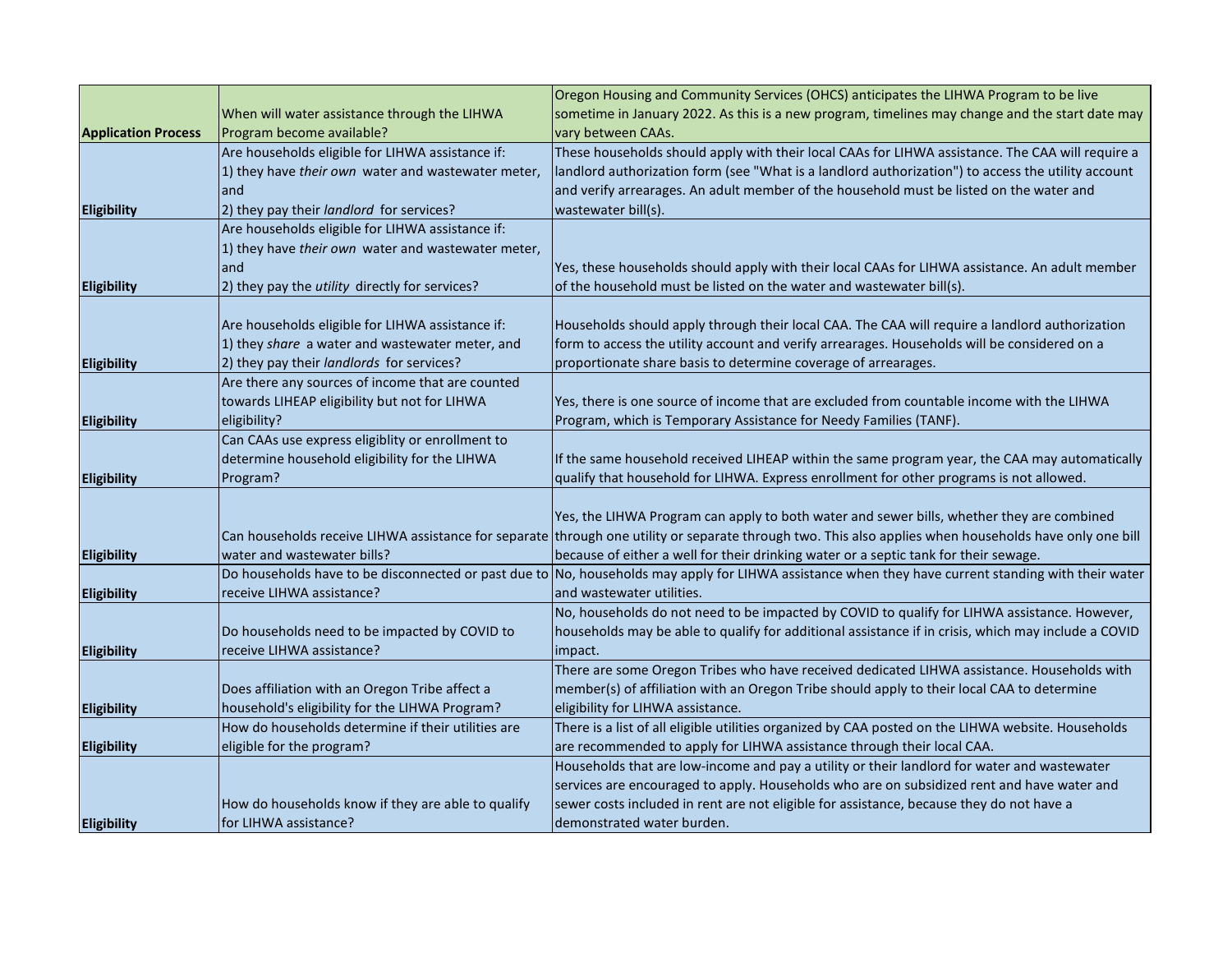|                    | How does receipt of LIHWA assistance affect other         |                                                                                                                                               |
|--------------------|-----------------------------------------------------------|-----------------------------------------------------------------------------------------------------------------------------------------------|
|                    | forms of household assistance (food stamps, rent          | Receiving LIHWA assistance will not affect previous, current, or future enrollment in any other                                               |
| <b>Eligibility</b> | assistance)?                                              | assistance or utility program.                                                                                                                |
|                    | If a household has infrastructure issues (such as         |                                                                                                                                               |
|                    | broken pipes) that are preventing the utility from        | Households may still be eligible for LIHWA assistance in these cases. Households experiencing                                                 |
|                    | reconnecting service, is the household still eligible for | infastructure issues (such as broken pipes) are encouraged to reach out to their local CAA to                                                 |
| <b>Eligibility</b> | LIHWA Program assistance?                                 | determine if services or a referral of services are available for such repairs.                                                               |
|                    |                                                           |                                                                                                                                               |
| <b>Eligibility</b> | What is the income eligibility for the LIHWA Program?     | Household gross income must be at or below 60% State Median Income (SMI).                                                                     |
|                    | Can LIHWA assistance be applied toward retroactive        | Yes, LIHWA assistance can apply to all arrearages and current charges for water and wastewater                                                |
| Payment            | water and wastewater charges?                             | services.                                                                                                                                     |
|                    |                                                           | If the charges for a water or wastewater account are maintained by an internal collections                                                    |
|                    |                                                           | department with the utility, then LIHWA assistance may be applied to that account. If the charges                                             |
|                    | Can LIHWA assistance be used on an account that was       | were sent to a collections agency outside of the utility, LIHWA assistance may not be applied to                                              |
| Payment            | sent to collections?                                      | that account.                                                                                                                                 |
|                    | Can LIHWA assistance be used to place a deposit on        |                                                                                                                                               |
| <b>Payment</b>     | an account?                                               | Yes, LIHWA assistance can pay for the deposit on water and wastewater accounts.                                                               |
|                    | Do households have to pay back LIHWA assistance at        |                                                                                                                                               |
| Payment            | any point?                                                | No, all payments are considered gifts or grants.                                                                                              |
|                    |                                                           |                                                                                                                                               |
|                    |                                                           | How can households cover other charges on the water OHCS recommends CAAs to work with utilities and eligible households to coordinate payment |
|                    | and wasterwater bill that LIHWA assistance cannot         | arrangements on those households' accounts to cover other charges. If this is not possible,                                                   |
| Payment            | cover?                                                    | households may seek other CAA or community assistance programs to cover those charges.                                                        |
|                    |                                                           | Crisis situations include, but are not limited to, events or conditions leading to water or                                                   |
|                    |                                                           | wastewater disconnection, pending disconnection, or when disconnection will result in a life-                                                 |
|                    |                                                           | threatening situation. CAAs determine a household's eligiblity for crisis payment on a case-by-case                                           |
| Payment            | How do households qualify for crisis payments?            | situation.                                                                                                                                    |
|                    |                                                           |                                                                                                                                               |
|                    |                                                           | Eligible households may receive standard assistance payments specific to their individual need                                                |
|                    |                                                           | between a floor (or minimum) of \$100 and a ceiling (or maximum) of \$1,000. Households                                                       |
|                    |                                                           | experiencing crisis (see "How to households qualify for crisis payments") may qualify for an                                                  |
| Payment            | How much LIHWA assistance can a household receive         | additional \$100 to \$1,000 assistance payment, depending on individual need.                                                                 |
|                    |                                                           | Eligible costs include, but are not limited to, charges for water and wastewater, stormwater,                                                 |
|                    |                                                           | reconnection and late fees, and bonds. Ineligible costs include, but are not limited to, charges for                                          |
|                    | What are examples of eligible costs and ineligible        | electricity or heat, garbage, streetlights, police and fire services and bonds, administration,                                               |
| Payment            | costs on water and wastewater bills?                      | irrigation, and road construction or maintenance.                                                                                             |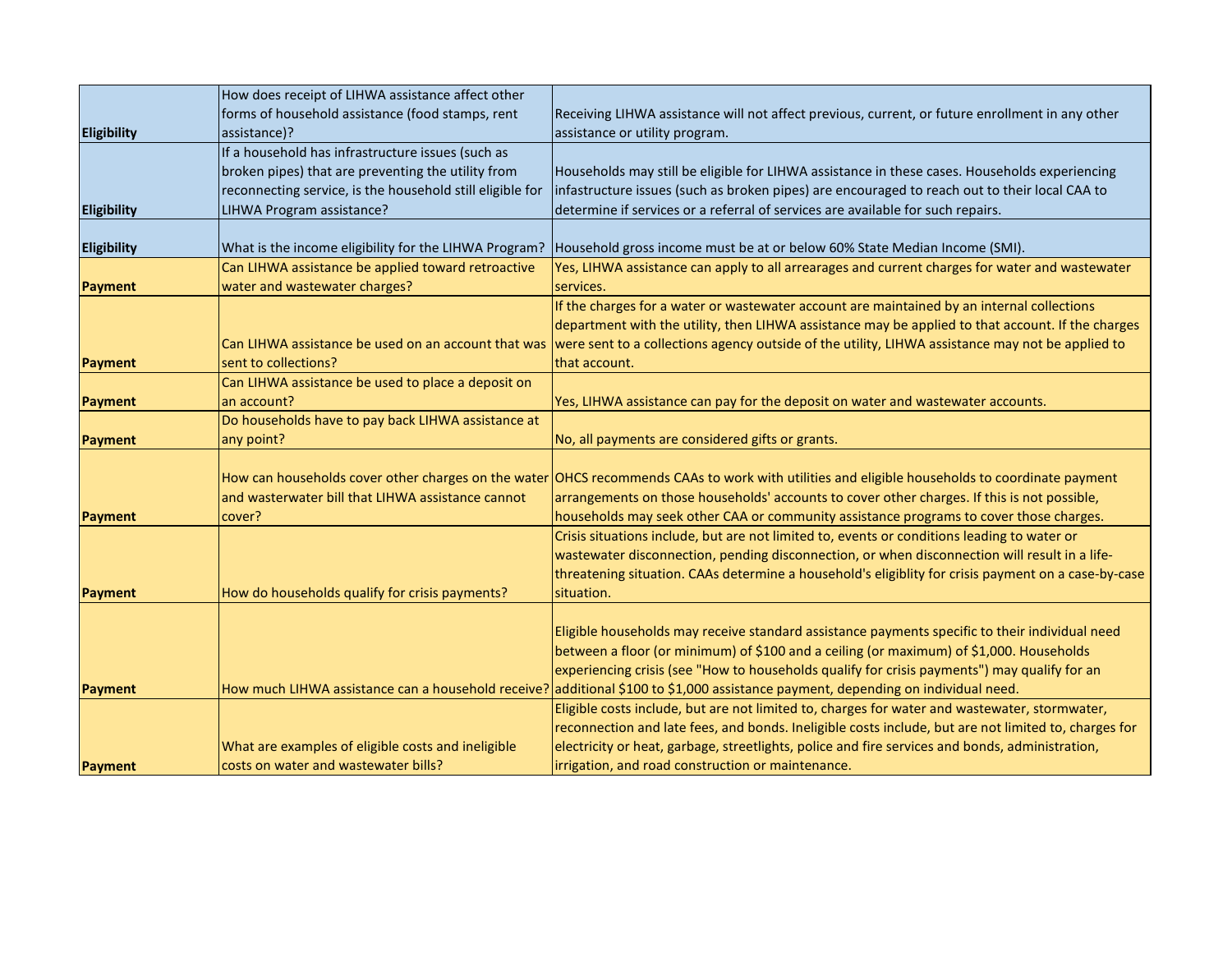|                          |                                                          | CAAs are encouraged to either pay utility accounts to current or, if the account is already current,                                       |
|--------------------------|----------------------------------------------------------|--------------------------------------------------------------------------------------------------------------------------------------------|
|                          | What happens to remaining credit from LIHWA              | place a small credit on the account. If a credit still remains and a household member is the account                                       |
|                          | assistance if households move into the service           | holder, a rebate will be authorized to the household. If the landlord is the account holder, the                                           |
| Payment                  | territory of another utility?                            | landlord must pay the credit to the household (stipulated in the landlord authorization).                                                  |
|                          | Who does the CAA pay when a household qualifies for      | CAAs pay the water or wastewater utility directly. Households do not receive direct payments                                               |
| <b>Payment</b>           | LIHWA assistance?                                        | from the CAAs.                                                                                                                             |
|                          |                                                          | The vendor agreements between the CAAs and utilities grant the CAAs the ability to speak with                                              |
|                          |                                                          | the utilities on behalf of households in order to acquire account information and provide                                                  |
|                          | As utility information is not considered public record,  | assistance. Additionally, households sign a LIHWA Program disclaimer to allow the CAAs to speak                                            |
|                          | how can utilities speak with CAAs on behalf of           | with the utilities. If the account holder is a landlord, the household also provides a landlord                                            |
| <b>Vendor Agreements</b> | households?                                              | authorization form.                                                                                                                        |
|                          |                                                          | As the LIHWA Program is an emergency assistance program for low-income households, OHCS                                                    |
|                          |                                                          | vetted the vendor agreement through the Oregon Department of Justice to pare it down while                                                 |
|                          | Can utilities provide feedback and modify the vendor     | meeting legal requirements. If utilities continue to face hardship, they are asked to seek guidance                                        |
| <b>Vendor Agreements</b> | agreements to fit their needs?                           | from OHCS.                                                                                                                                 |
|                          | How can households obtain water and wastewater           | CAAs and utilities should work closely together to execute vendor agreements. However, if this is                                          |
|                          | assistance if their utility has not signed a vendor      | not possible, households may be referred to other CAA assistance programs for possible water                                               |
| <b>Vendor Agreements</b> | agreement with the CAA?                                  | assistance.                                                                                                                                |
|                          | How do CAAs ensure LIHWA commitments and                 |                                                                                                                                            |
|                          | payments will reconnect or avert disconnection for       | The vendor agreement enforces action by the utility to apply the LIHWA commitment in lieu of                                               |
| <b>Vendor Agreements</b> | households?                                              | payment, as it is anticipated.                                                                                                             |
|                          |                                                          | CAAs will send a bulk payment with an itemized authorization list (household name, account                                                 |
|                          |                                                          | How long after CAAs make a commitment on behalf of number, and payment amount) at a frequency agreed upon between the service provider and |
| <b>Vendor Agreements</b> | a household will the utilities receive payment?          | utility, which is no more than 45 days from commitment.                                                                                    |
|                          | Is there anything that utilities can do to prepare prior | OHCS recommends utilities to begin discussions with their boards or councils who approve legal                                             |
| <b>Vendor Agreements</b> | to receiving the vendor agreement?                       | documents and agreements.                                                                                                                  |
|                          |                                                          | Vendor agreements serve as the legal agreement required for CAAs to make LIHWA payments to                                                 |
|                          |                                                          | utilities on behalf of their customers. In combination with the LIHWA Program disclaimer, they                                             |
|                          | What are vendor agreements and why are they              | allow utilities to release customer information to the CAAs, build in protections for all those                                            |
| <b>Vendor Agreements</b> | required for LIHWA Program participation?                | involved, and assure payments are applied to accounts.                                                                                     |
|                          |                                                          |                                                                                                                                            |
|                          |                                                          | If those utilities provide services in counties assisted by one CAA, then those utilities must have                                        |
|                          | What is the procedure for water and wastewater           | one vendor agreement in place. If those utilities provide services in counties assisted by two or                                          |
| <b>Vendor Agreements</b> | utilities that provide services in multiple counties?    | more CAAs, then those utilities must have one vendor agreement for each CAA.                                                               |
|                          | Who initiates the vendor agreement execution             | OHCS will provide CAAs with vendor agreements, who will then initiate the execution process (i.e.,                                         |
| <b>Vendor Agreements</b> | process: the CAAs or the utilities?                      | contact and signatures) with the utilities.                                                                                                |
|                          |                                                          | A landlord authorization is a release between the CAAs and landlords that allows the CAA to speak                                          |
|                          |                                                          | with the landlord's utility. It also informs the landlord of the LIHWA assistance payment being                                            |
|                          | Landlord Authorization What is a landlord authorization? | applied for a specific property or park.                                                                                                   |